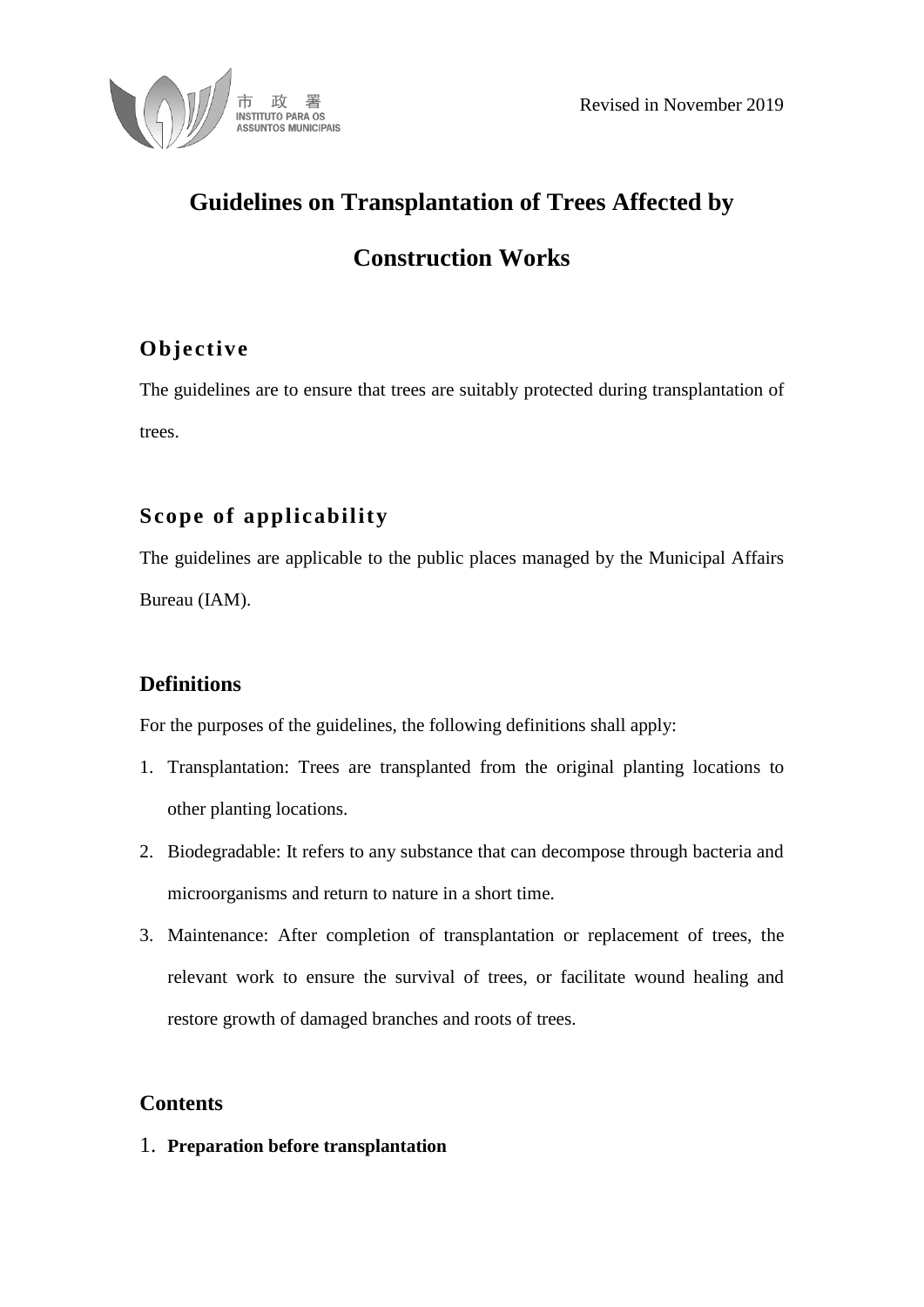

- 1.1. If the transplantation process requires destruction of existing roads and green areas, it is necessary to make applications to the authorities concerned in advance and the works can only be carried out after approvals are obtained. The excavated road surfaces should be kept flat during the work period and reverted to their original state after transplantation.
- 1.2. Before transplantation, it is necessary to cut the roots of the trees to be transplanted. The cuts of the exposed roots must be smoothed.
- 1.3. Before transplantation, the tree crown should be pruned according to the following principles:
	- A. Trees with prominent trunks: maintain their original shape, prune unhealthy branches such as watersprouts, withered or infected twigs, overlapping and crossing branches, and cut away unwanted branches such as those growing from below 2 metres of the trunk. Prune the trees up to 1/3-1/2 of the original mass of deciduous trees, and up to 1/5-2/5 of that of evergreens. For trees with noticeable layers such as cotton tree (*Bombax ceiba*) and Madagascar almond (*Terminalia mantaly*), leave at least two layers of branches after pruning.
	- B. Trees without a prominent trunk: For broadleaved deciduous trees, thin the branches before heavy pruning, keep the growing and strong branches, and prune the trees up to 3/5-9/10 of the original mass. For broadleaved evergreens, prune the tree crown and inner branches up to 1/3-3/5 of the original mass. For coniferous evergreens, thin the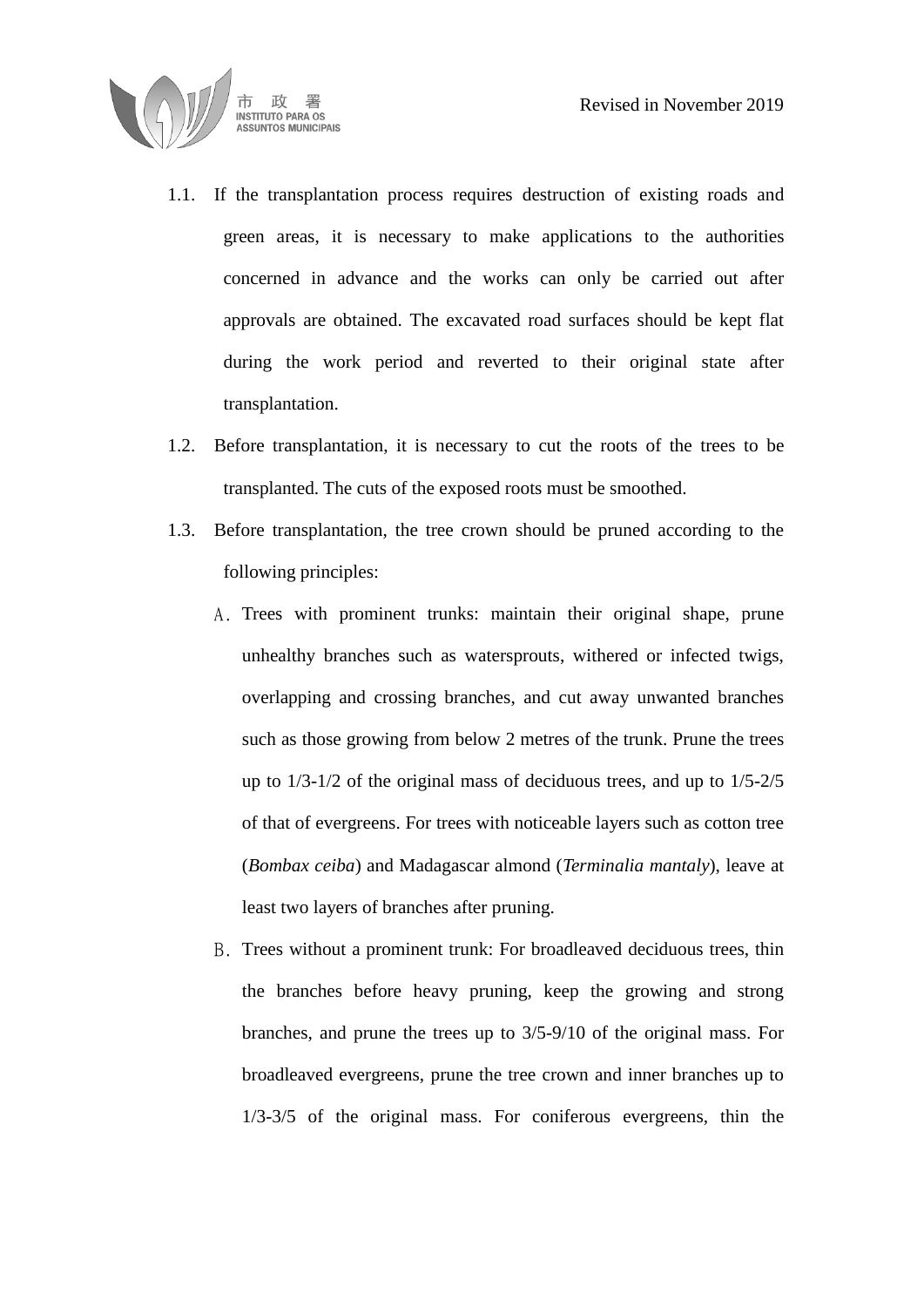

branches to moderately reduce the size of the tree crown by pruning 1/5-2/5 of the original mass.

- C. Cuts should be smooth without splitting. When pruning branches with a diameter of over 5 cm, avoid splitting of the tree due to improper pruning. The cuts must be smoothed, with preservatives applied.
- D. For single trunk plants of the family *Arecaceae*, transplant the whole tree and only prune withered leaves, e.g. royal palm (*Roystonea regia*), Mexican Fan palm (*Washingtonia robusta*).

#### 2. **Digging up trees**

- 2.1. The diameter of the root ball excavated for tree transplantation must reach five times the ground diameter of the tree trunk, but not less than 40 cm, and the depth of the root ball should be approximately 2/3 of the diameter of the root ball, but not less than 25 cm. The depth of the root ball must include multiple roots. For weakly growing big trees, rare tree species, tree species with high wood density and withering easily after root cutting, or trees transplanted in the season not suitable for transplantation, the size of the root ball must be increased accordingly.
- 2.2. When encountering thick roots during excavation of root ball, cut them with a hand saw instead of digging through them directly, keep the cuts smooth and apply wound coating agent to prevent wound infection.
- 2.3. Wrap the root ball with biodegradable materials and then with large wire netting to maintain its stability.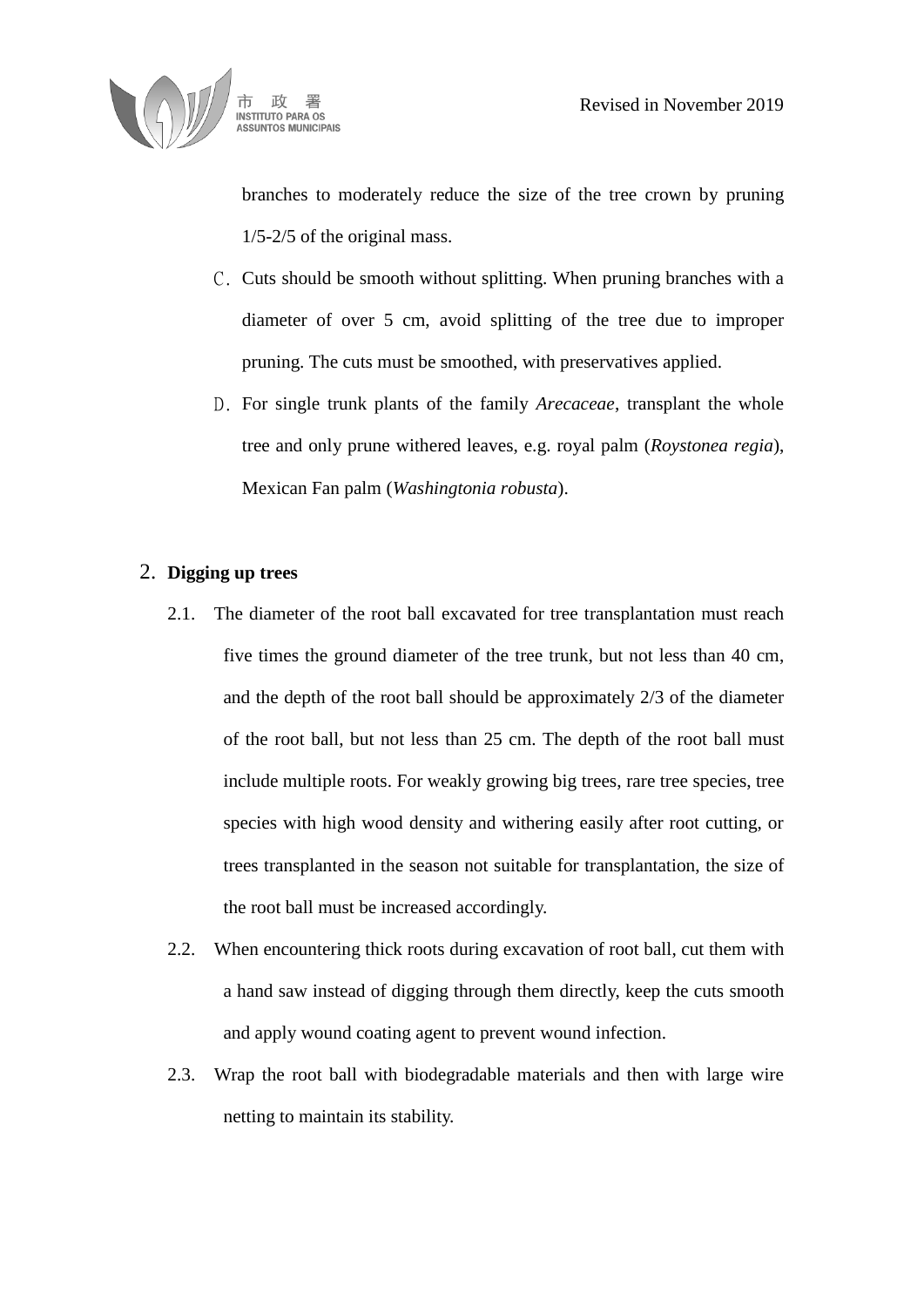

#### 3. **Wrapping and transporting trees**

- 3.1. After a tree is dug up, it is necessary to handle the tree properly to reduce injury during transportation to the new planting location. The part of tree trunk in contact with the trailer bed should be protected and secured with soft protective pad to avoid damage to the branches. The tree trunk must be wrapped with protective materials (e.g. sackcloth, canvas).
- 3.2. Be gentle while loading, unloading and handling, and avoid dragging during transportation. Ensure no damage to the root ball, and no scratching, splitting and injury of the root system. The tree should be kept intact without injuries to its root system, trunk and crown.
- 3.3. During transportation, keep the trees properly moistened, sheltered and protected from wind, strong sunlight, rain, cold weather and theft.
- 3.4. During transportation, loading and unloading, follow traffic safety guidelines and use noticeable warning signs to alert passing vehicles and pedestrians.

#### **4. Tree planting**

4.1. It is necessary to mark the planting location on site with the IAM staff in advance and digging the pit can only be started after confirmation. The size of the pit should be at least 30 cm or above greater than that of the root ball and the depth of the pit should be 15-20 cm plus the thickness of the root ball. If the space allows, a bigger and deeper pit should be dug. After digging the pit for planting, apply organic fertilisers or other types of fertilisers to the base of the pit to facilitate root growth after planting,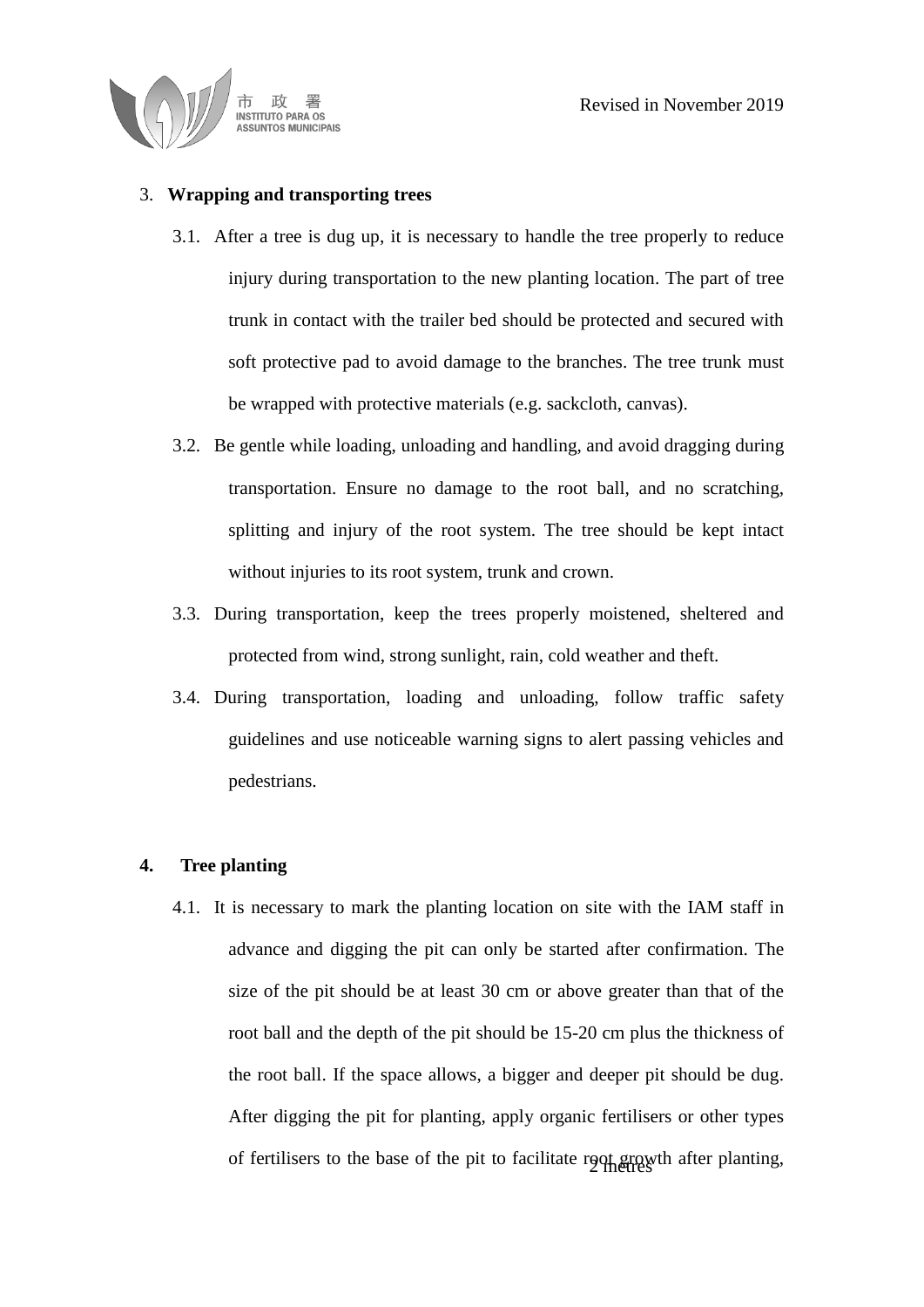

and replace the existing soil on site with new soil. The backfilled soil should comprise 40% yellow soil, 20% pond silt, 10% organic fertilisers, 10% peat soil/organic planting materials such as coconut coir, 20% pumice and extra 0.1% moisturiser. There should not be any stones or impurities larger than 1 cm in the soil.

- 4.2. The tree transplantation process including digging up, transportation and planting should be completed within the same day. Shorter time from digging up to planting can provide better conditions for the survival of seedlings and trees. When encountering adverse weather, adopt temporary measures to protect the root ball of the tree and the planting pit, install sheltering facilities and water the tree to prevent injury or withering.
- 4.3. Before moving a tree into a pit, place a ventilation bag on each of the four sides of the pit (Dimensions of ventilation bag: 12-15 cm in diameter, greater than or equal to 1 metre in length; fillings comprising grains with diameter at least 1cm which are porous and can store water such as perlite). While planting, remove the wrapping materials around the root ball, gently put the tree into the pit, and keep the trunk upright. Refill the soil surrounding the root ball, water the tree three times on different days, compact the soil evenly with a wooden stick to enhance contact with the root system.
- 4.4. Install supports immediately to prevent tree leaning after planting. For trees less than 20 cm in diameter at breast height, the supports should be at least 5 cm in diameter made up of metal or fibre materials; for trees greater than 20 cm in diameter at breast height, the supports should be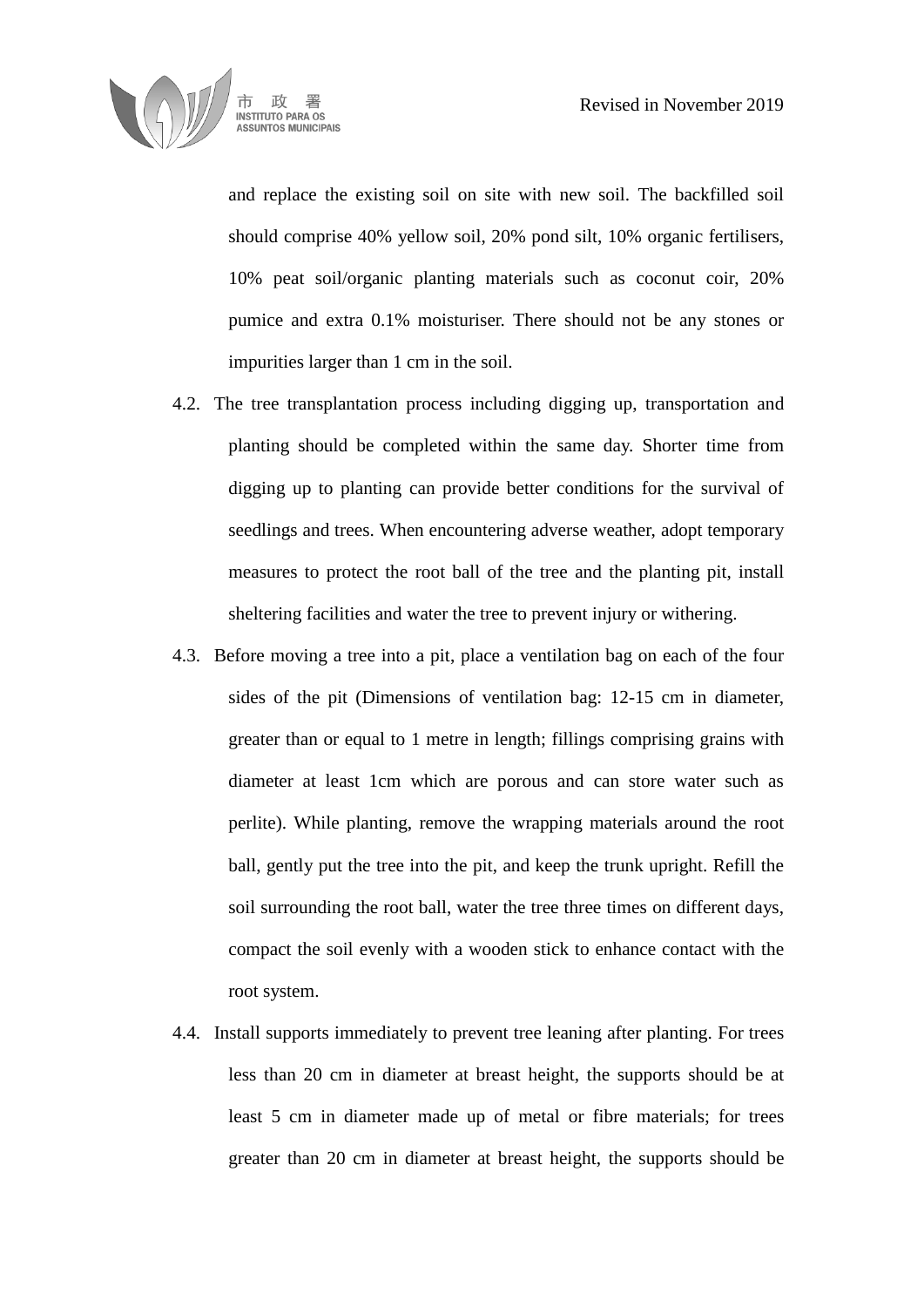

made up of metal of at least 10 cm in diameter and they should be firmly pressed at least 50 cm into the soil, which must not be loose. Alternatively, based on the size and height of the trees and their planting environment, suitable supports can be installed to ensure that the trees are secured, following the instructions of IAM. The part where the trunk is in contact with the support should be protected with thick soft materials (plastic materials or fabrics) to avoid damage to the bark and ropes should be used to secure it.

4.5. Immediately water the tree once after transplantation, and in sunny weather, water the tree again after 2-3 days, and then water the tree for the third time after one week. Keep it well watered each time to ensure sufficient water at the base of the root ball. Meanwhile, the main trunk and the first and second main branches must be wrapped with straw ropes or soft moist materials.

#### **5. Management measures for maintenance after transplantation**

- 5.1. After transplantation of trees, keep the trees well maintained by professional horticulturists for one year. Take the following technical measures according to different circumstances:
	- A. In summer, build a shelter to protect the tree, and spray the tree crown and trunk with water to keep them moist; in winter, protect the tree against cold weather by installing a wind screen and adopting other winter-proof measures.